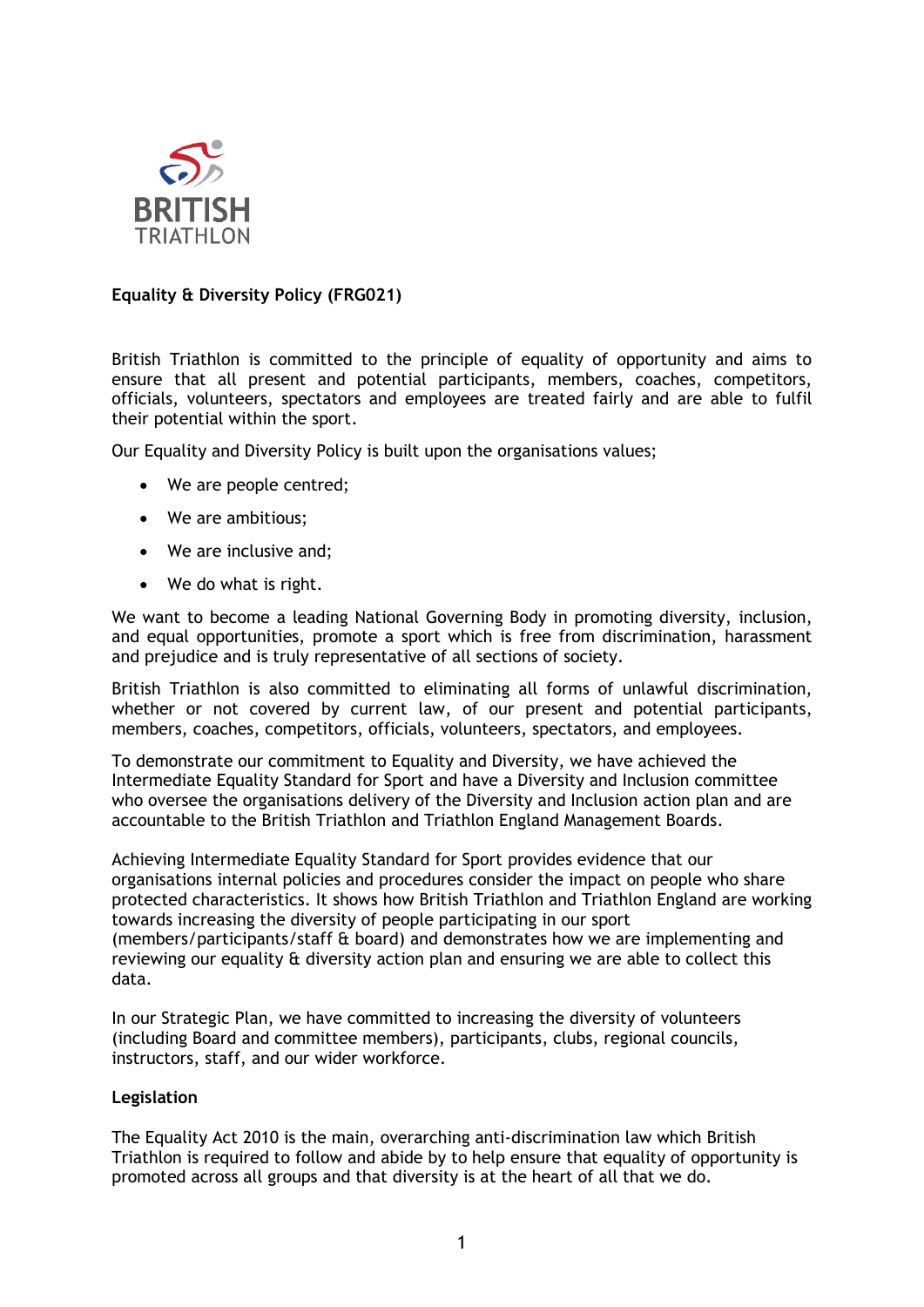British Triathlon defines Equality and Diversity as;

**Equality:** treating everyone with fairness and respect and recognising and responding to the needs of individuals. Taking positive actions to address existing disadvantages and barriers affecting how people engage with and participate in triathlon.

**Diversity:** acknowledging and celebrating the differences between groups of people and between individuals.

The following characteristics are protected characteristics and it is against the law to discriminate against anyone because these:

- age
- gender reassignment
- being married or in a civil partnership
- being pregnant or on maternity leave
- disability
- race including colour, nationality, ethnic or national origin
- religion or belief (including no religion)
- sex
- sexual orientation

You are protected from discrimination:

- at work
- in education
- as a consumer
- when using public services
- when buying or renting property
- as a member or guest of a private club or association

You are legally protected from discrimination by the Equality Act 2010.

You are also protected from discrimination if:

- you are associated with someone who has a protected characteristic, for example a family member or friend
- you have complained about discrimination or supported someone else's claim

Discrimination can come in one of the following forms;

**Direct discrimination** - is deliberately treating an individual less favourably than another person because of a protected characteristic.

**Indirect discrimination** - putting rules or arrangements in place that apply to everyone, but that put someone with a protected characteristic at an unfair disadvantage.

**Harassment** - unwanted behaviour linked to a protected characteristic that violates an individual's dignity or creating and intimidating, hostile, degrading, humiliating or offensive environment for that individual or creates an intimidating, hostile, degrading, humiliating or offensive environment. The focus is on the perception of the complainant not the intent of the perpetrator. Employees can complain of behaviour they find offensive even if it is not directed at them.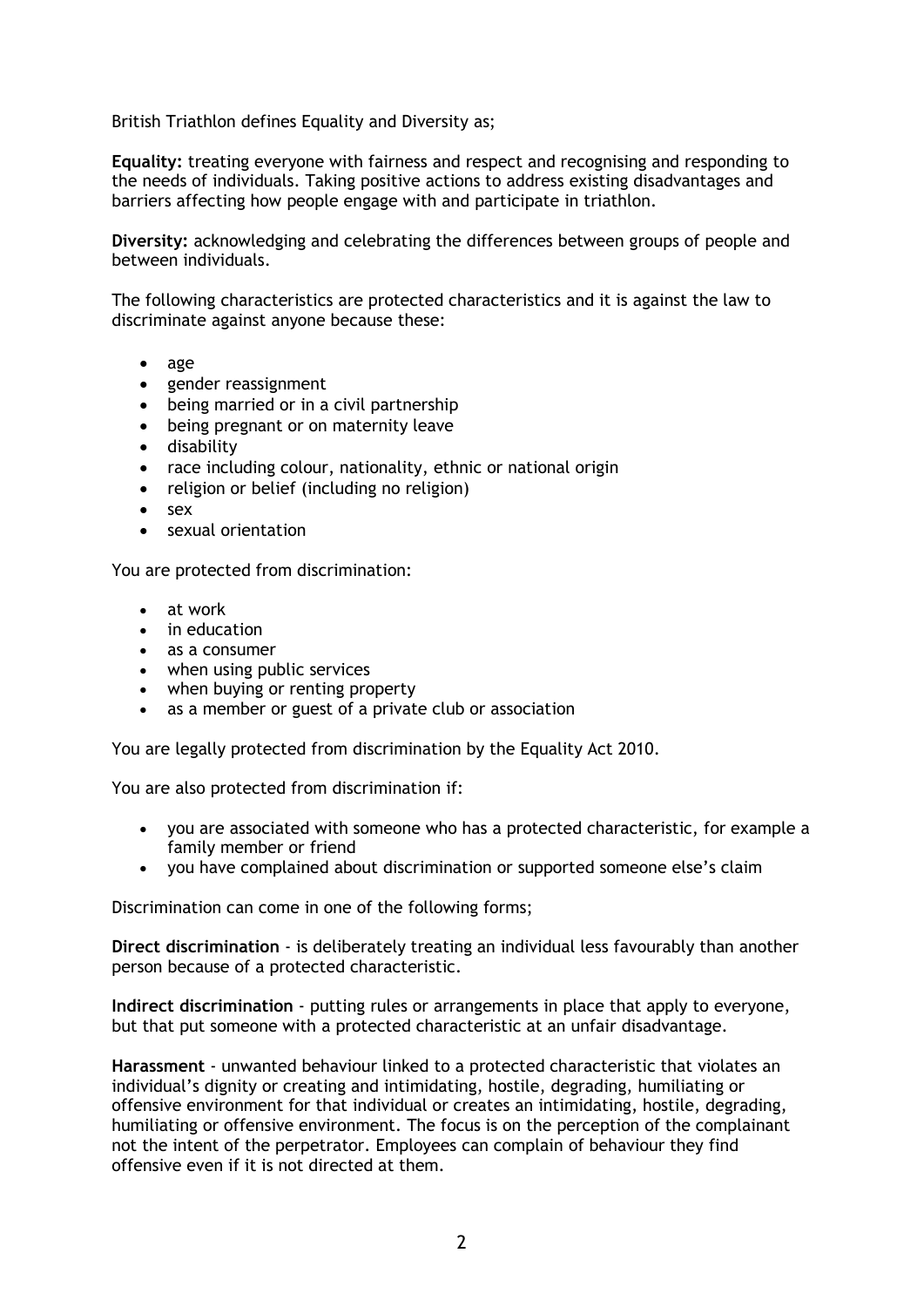**Victimisation** - treating someone unfairly because they have complained about discrimination or harassment.

**Discrimination by association** - discrimination against someone because they are associated with another person who possesses a protected characteristic.

**Discrimination by perception** – discrimination against someone because of the belief that someone possesses a protected characteristic.

The policy's purpose is to:

- address and prevent any unlawful discrimination or other unfair treatment, whether intentional or unintentional, direct, or indirect, that may prevent anyone from participating fully in any aspect of triathlon;
- provide equality, fairness, and respect for all in our employment, whether temporary, part-time, or full-time, volunteer and also to our members, coaches, and officials;
- not unlawfully discriminate because of the Equality Act 2010 protected characteristics of age, disability, gender reassignment, marriage and civil partnership, pregnancy and maternity, race (including colour, nationality, and ethnic or national origin), religion or belief, sex and gender identity and sexual orientation;
- ensure that no sections of the community are denied the opportunity to participate and make progress in the sport of triathlon.

#### **British Triathlon will:**

- Take positive actions as an organisation to promote a change in attitudes and perceptions and to improve opportunities for everyone to participate in triathlon.
- Actively identify and reduce barriers to participation for under-represented groups.
- Consult with expert partners and other organisation to facilitate inclusive practices and remove barriers to participation.
- Ensure under-represented groups are given the opportunity to participate in all aspects of triathlon.
- Provide opportunities for all in coaching, officiating and leadership positions.
- Consult with relevant groups and individuals about their needs and requirements.
- Demonstrate that every effort has been made to enable everyone to participate and that inclusion has been the priority.
- Encourage people to contact us to discuss their needs and requirements to facilitate inclusion.

#### **The organisation commits to:**

• Ensure that our employment, training and development policies, procedures and practices comply with this policy and do not discriminate intentionally or unintentionally against any group or individual.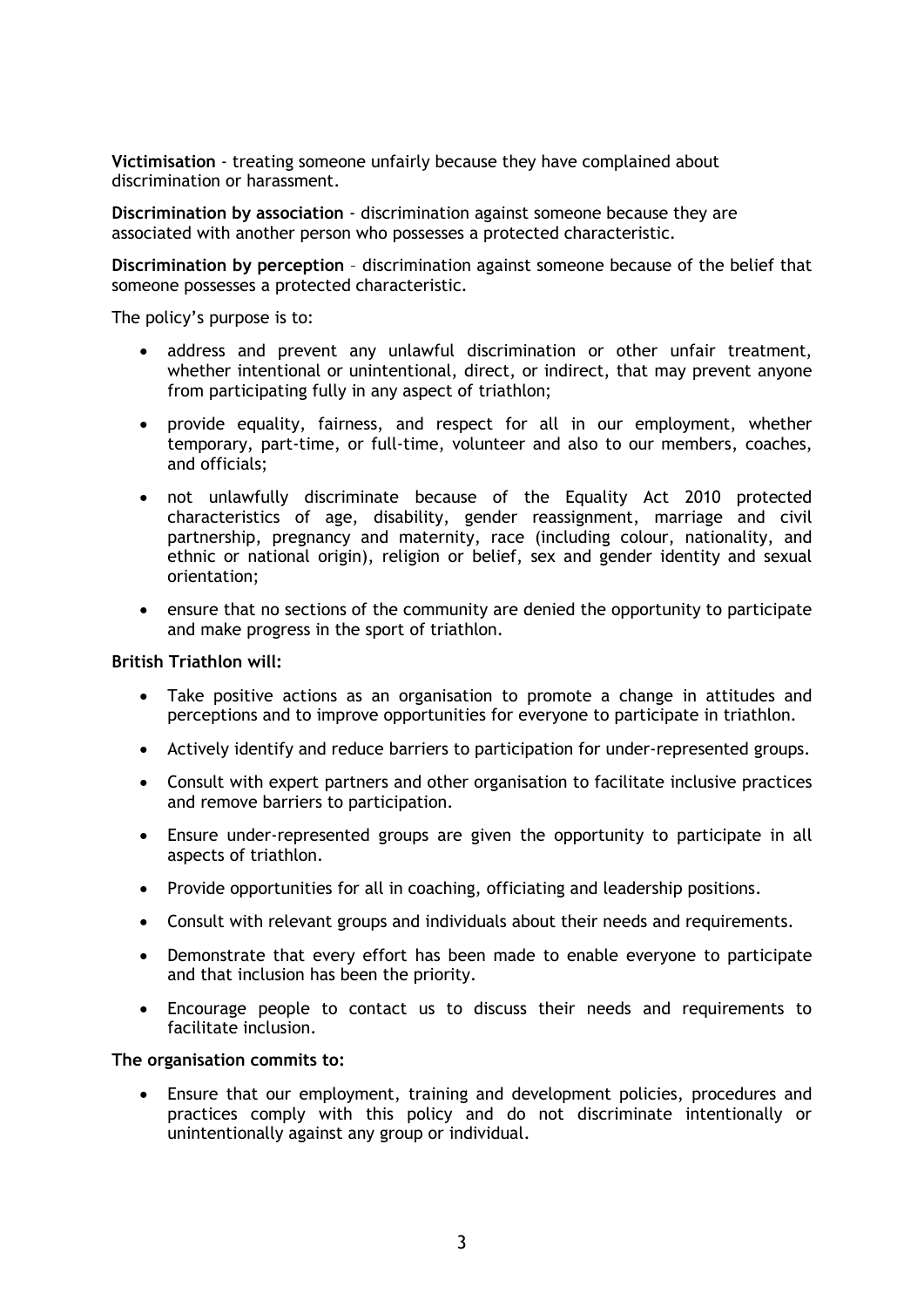- Monitor our employment processes in terms of the nine protected characteristics and take action to address any inequalities.
- Encourage equality and diversity in the workplace
- Demonstrate a strong and public commitment to progressing towards achieving gender parity and greater diversity generally on its Board (British Triathlon and Triathlon England), including, but not limited to, Black, Asian, minority ethnic (BAME) diversity, and disability.
- To create a culture where all present and potential participants, members, coaches, competitors, officials, volunteers, spectators, and employees feel comfortable raising concerns of any forms of discrimination and that action and support will be provided in line with this policy.
- Take seriously complaints of bullying, harassment, victimisation and unlawful discrimination by fellow employees, members, suppliers, visitors, the public and any others in the course of the organisations work activities.
- Ensure that managers and staff undergo appropriate equality training for their role Create a working and sporting environment free of bullying, harassment, victimisation and unlawful discrimination, promoting dignity and respect for all, and where individual differences and the contributions of all staff and volunteers are recognised and valued.
- Ensuring that both existing staff and those seeking employment with British Triathlon, are treated fairly and that individuals are judged solely on merit and by work reference to their skills, abilities, qualifications, aptitude, and potential.
- Ensure that all contractors and service providers operating on behalf of British Triathlon are aware of this policy and expected to adhere it.
- Ensure all staff have equal access to the full range of institutional facilities and that adjustments to working practices are considered wherever reasonably possible in order to accommodate a more diverse workforce. Publish the British Triathlon Equality and Diversity Policy and action plan which outline everyone's responsibilities to respect and act in accordance with the plan and thereby support and promote the spirit and intentions of this policy.
- Encourage our affiliated clubs, associations and members to adopt this policy
- Monitor the make-up of the workforce regarding information such as age, disability, gender reassignment, marriage and civil partnership, pregnancy and maternity, race (including colour, nationality, and ethnic or national origin), religion or belief, sex (gender) and sexual orientation in encouraging equality and diversity, and in meeting the aims and commitments set out in the equality policy. Monitoring will also include assessing how the equality policy, and any supporting action plan, are working in practice, reviewing them annually, and considering and taking action to address any issues and take positive action to tackle under representation.

# **Reporting**

To safeguard individual rights under this Policy any party within the triathlon community who believes they have suffered any form of discrimination or inequitable treatment may report the matter, anonymously if necessary, via [concerns@britishtriathlon.org.](mailto:info@britishtriathlon.org) Breaches of this policy by any party within the triathlon community will be dealt with in line with the British Triathlon Disciplinary Regulations and appropriate disciplinary action taken.